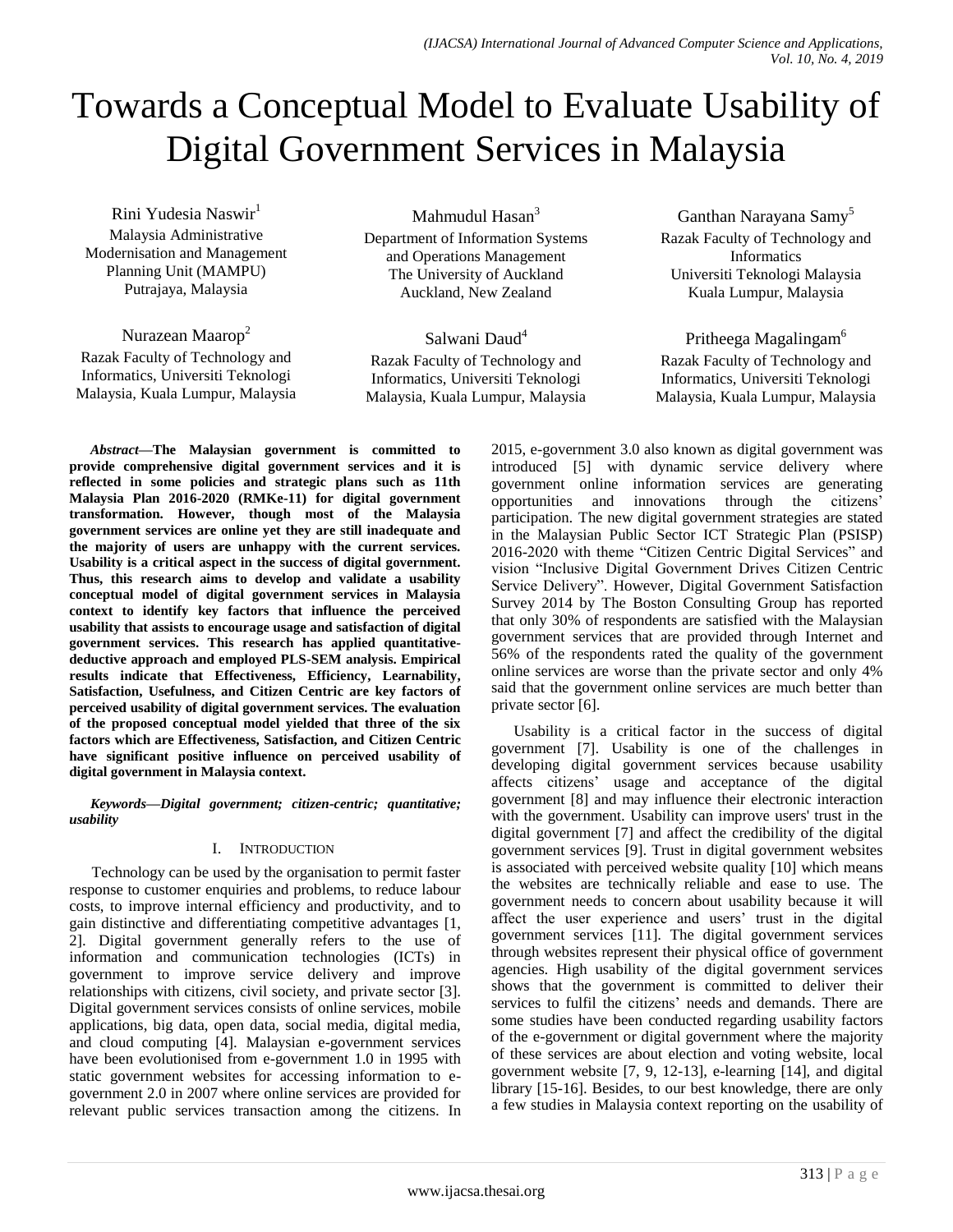higher education agencies' websites [17], and student information system [18]. Therefore, it becomes significant to explore what other potential usability factors affecting perceived usability of the digital government services in Malaysia. To answer this question, this study has embarked a quantitative case study approach to deduce more relevant factors of interest and validate the factors.

The remainder of our paper proceeds as follows. The next section we present the reviews of literature on digital government and usability theories, the design of the conceptual model and the development of the hypotheses. Section III presents the methodology detailing our data collection and analysis procedure. We then discuss our findings in Section IV and this paper end with brief concluding remarks, limitations, and recommendations for future research in Section V.

## II. LITERATURE REVIEW

## *A. Digital Government in Malaysia*

Digital government is a way of digitalizing government services to improve the service delivery system in an efficient and effective way to maintain a relationship with the citizens. Digital government leads to improvement of government function, services, and works to provide comprehensive service delivery that will satisfy the citizens. The digital government enables low cost of communication between government and citizens through digital platform such as websites, online services, social media, and mobile application. This effort was expected to improve citizens' views on governments [19], especially in term of efficiency and trust. The government has to concern about trends and rapid changes of technology to ensure the digital government services are meeting citizens's demands. The government faces a challenge to grasp the speed and scope of changes in technologies like some emerging technologies such as the Internet of Things, data analytics, and artificial intelligence which have a great potential for government to improve their service delivery [20]. Besides that, digital communication should offer a faster and efficient response from the government [21] but the government needs to put adequate concern on technological issues such as interoperability, flawed configurations, and misalignment with work processes.

Recently, the Malaysian government has announced a nationwide development plan known as "RMKe-11" for five years' period from 2016 to 2020. The RMKe-11 focuses on rapidly delivering high impact outcomes to both the capital economy and people economy at an affordable cost. RMKe-11 [22], is aimed at transforming public service for productivity through and enhanced ICT and digital government.

In proposing the usability conceptual model of digital government services in Malaysia, we first reviewed usability baseline theories and models to identify usability factors from existing theories and models, coupled with a review of literatures especially in digital government context. Finally, we proposed a conceptual model which are to be validated subsequently. Fig. 1 illustrates our literature review process. We described the overall process and results of literature analysis in the following sections.



Fig. 1. Literature Review Process.

## *B. Usability and Related Theories*

Usability is one of the critical factors that influence successful system development and implementation. In this study, we define usability as efficiency and effectiveness of a system that meets user needs and expectations, and the system is able to satisfy the user to perform and complete their task.

There are several related theories and models were introduced regarding the usability. Shackel [23] proposed a usability model by integrating the effectiveness of system, learnability, flexibility, and attitude of system users. ISO 9241- 11 is standard used to measure usability in term of effectiveness, efficiency, and satisfaction [24]. Indeed, ISO 9241-11 Standard is one of the usability frameworks that were cited widely in usability engineering field. ISO/IEC 25010:2011 [25] is another usability measurement which is a part of System and Software Quality Requirements and Evaluation (SQuaRE) series of International Standards. There are five quality characteristics defined by ISO/IEC 25010:2011 which are effectiveness, efficiency, satisfaction, freedom from risk, and context coverage. Nielsen [26] has developed a model of the attributes of system acceptability and listed five factors that affect usability which is easy to learn or learnability, efficient to use, easy to remember, few errors, and subjectively pleasing and Nielsen's Usability Heuristics [27]. Quesenbery [28] defined usability as "quality or characteristic of a usable product". The author introduced the dimension of usability that consists of 5Es which are effective, efficient, engaging, error tolerant, and easy to learn. Recently, Rubin and Chisnell [29] identified six factors such as usefulness, efficiency, effectiveness, learnability, satisfaction, and accessibility that affects usability.

# *C. Related Works*

The existing usability theories and models mentioned in the previous section (section B) have been considered and applied appropriately by several researchers for usability evaluation and measurement in their study. For example one study Brown et al. [30] proposed a usability evaluation model to evaluate mobile health technology. There are eight concepts included in their model and these are error prevention, information needs, memorability, learnability, competency, performance speed, flexibility/customization, and other outcomes. Another study [31] investigated the usability on social media sites' when adopted for business-to-business (B2B) marketing purposes in China. The authors' investigation found that three factors such as learnability, efficiency, and memorability impact the perceived usability. Usability framework was proposed by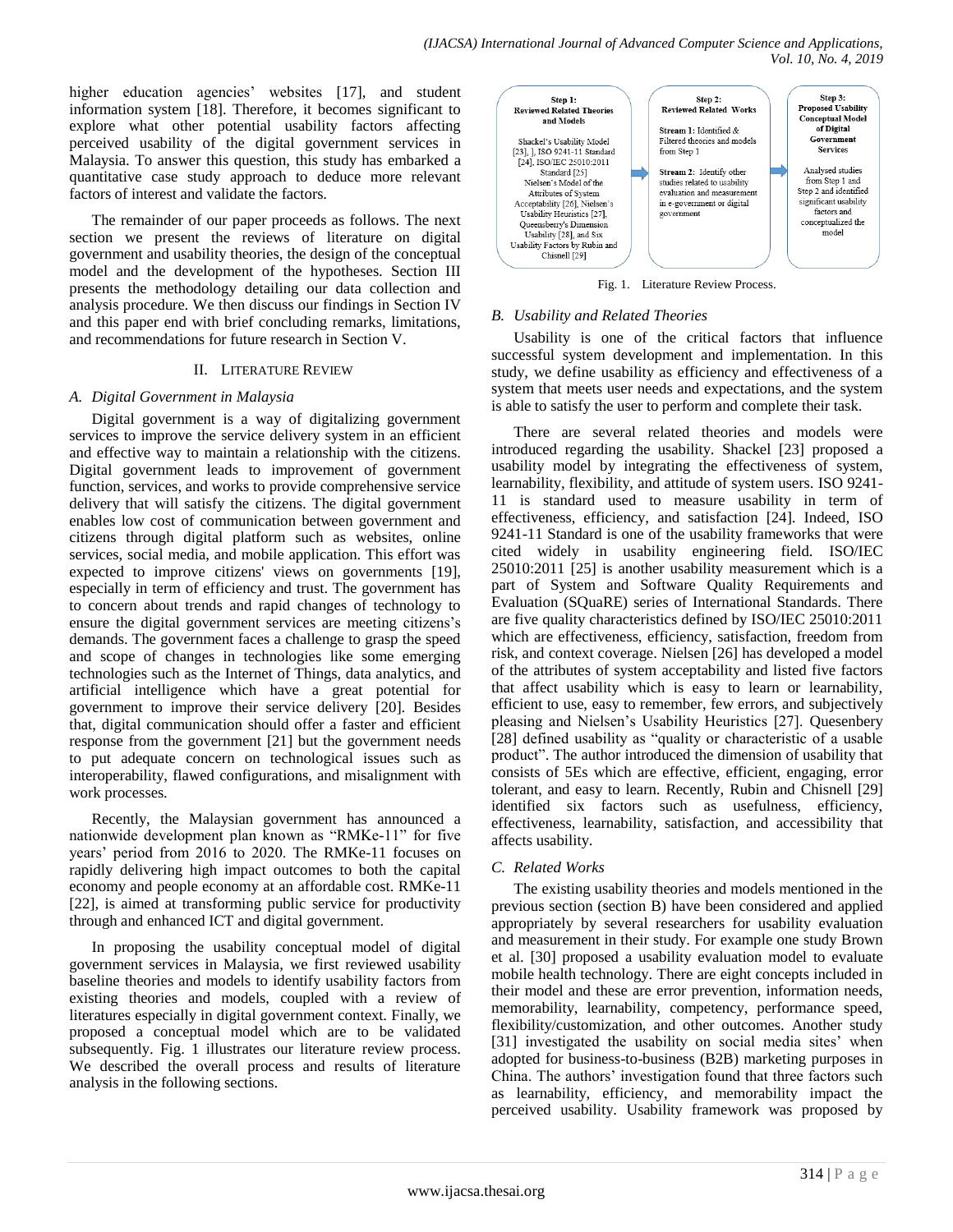another study to evaluate the usability of a smartphone application to indicate prevention and early intervention of anxiety in youth. This evaluation used five dimensions of usability, which are ease of use, ease of learning, quality of support information, satisfaction, and stigma [32]. Other studies conducted usability testing through explorative, descriptive design on Facebook-based obesity prevention program for Korean American adolescents (Health Teens). The usability testing involved one-on-one observation, the thinkaloud method, audiotaping, screen activity capture, and survey. The authors [33] applied Technology Acceptance Model (TAM) for usability evaluation of the program.

Some authors also applied or adapted the existing usability theories and models mentioned earlier in the e-government or digital government context. A study evaluated 120 samples of higher education institutions' websites through the Malaysian Ministry of Higher Education's portal. The usability evaluation was conducted on some criteria and these are page size, speed, and broken links [17]. Meanwhile, another study proposed a model of usability measurement for an academic digital library. The authors adopted three major factors from ISO 9241-11 Standard namely efficiency, effectiveness, and satisfaction and one major factor from Nielsen's Model of the Attributes of System Acceptability namely learnability.

Additionally, student information systems usability was analyzed by [18], and factors that affect the system usability are useful information, timely access, interface design, and error recovery. In [14, author used Shackel's Usability Model comprising four usability factors including effectiveness, learnability, flexibility, and attitude to assess the usability of elearning system. Furthermore, [9] evaluated three local egovernment websites using criteria from Nielsen's Usability Heuristic and added three more criteria which are interoperability, support and develop users and pleasurable and respectful interaction with users. [16] used six factors of usability which are usefulness, efficiency, effectiveness, learnability, satisfaction, and accessibility to evaluate the usability of the Central Science Library (CSL) website. Meanwhile, [12] build 15 web usability standards with six general areas which are overall design standards, hypertext, navigational standards, readability, language option, and findability in evaluated 34 websites from the list of Alabama counties which are specifically for voting and elections. Also, [13] used five usability categories which are overall design standards, conventions for hyperlinked text in the main text, navigational standards, findability, and readability. Meanwhile, [34] conducted a study that examined the usability of six different electronic nursing record systems. The usability testing was conducted based on five measurements which are efficiency (relevancy), proficiency (accuracy), competency index, additional entry, and time consumed. [35] used usability guides were derived from ISO 9241-11 Standard namely effectiveness, efficiency, and satisfaction to measure usability of open course ware (OCW) initiative from Universidad Tecnica Particular de Loja, Ecuador.

From the above discussion, there are some common usability factors appeared in various theories and models which also appeared as the measurement in the evaluation of egovernment or digital government usability by some researchers. Thereby, after reviewing baseline theories and related works we identified five factors (effectiveness, efficiency, learnability, satisfaction, and usefulness) that may affect the perceived usability of digital government services in Malaysia. Table I shows the frequency analysis of common usability factors found in prior studies.

| TABLE I. | FREQUENCY ANALYSIS OF USABILITY FACTORS |
|----------|-----------------------------------------|
|----------|-----------------------------------------|

| No. | <b>Common Usability Factors</b> | <b>Frequency</b> |
|-----|---------------------------------|------------------|
|     | Learnability                    | 20               |
|     | Effectiveness                   | 17               |
|     | Efficiency                      | 16               |
|     | Satisfaction                    | 16               |
|     | Usefulness                      |                  |

#### *D. Proposed Conceptual usability Model of Digital Government Services*

*1) Effectiveness:* Effectiveness related to the capability of a system or service to meet users' goals or expectations [24, 25]. Effectiveness focuses on process interaction viewpoint with regard to system accuracy and completeness that leads the user to achieve specified goals. Effectiveness is an important factor when providing digital government services as effectiveness can measure how well digital government services meet user expectations.

*2) Efficiency:* Efficiency refers to the resources expended about the quickness, accuracy, and completeness. Efficiency is considered an important factor because efficiency measures the ability of the digital government services to assist the user in performing their task.

*3) Learnability:* Learnability refers to ease of teach and learn where the novice users should be able to use the system after a specific time or specified training, and retention of skills for the casual users. Learnability is considered an important factor as easy to learn of the digital government services may encourage the user to return using digital government services.

*4) Satisfaction:* Satisfaction focuses on positive attitude which includes comfort and acceptability from the user viewpoint. In other words, users are subjectively satisfied when using the system or services. Satisfaction is considered an important factor as satisfaction has the potential to encourage user loyalty which also will increase the usage of digital government services.

*5) Usefulness:* According to usefulness is "the degree to which a product enables a user to achieve his or her goals, and is an assessment of the user's willingness to use the product at all." Usefulness refers to the quality of the information, easily to understand the information, and capability of the information to help the user complete their task. Usefulness is considered an important factor because usefulness may lead to easy of understanding the information in the digital government services which also will assist the user in performing their task.

*6) Citizen centric:* In addition to the five factors identified, we also added Citizens-centric as one of the factors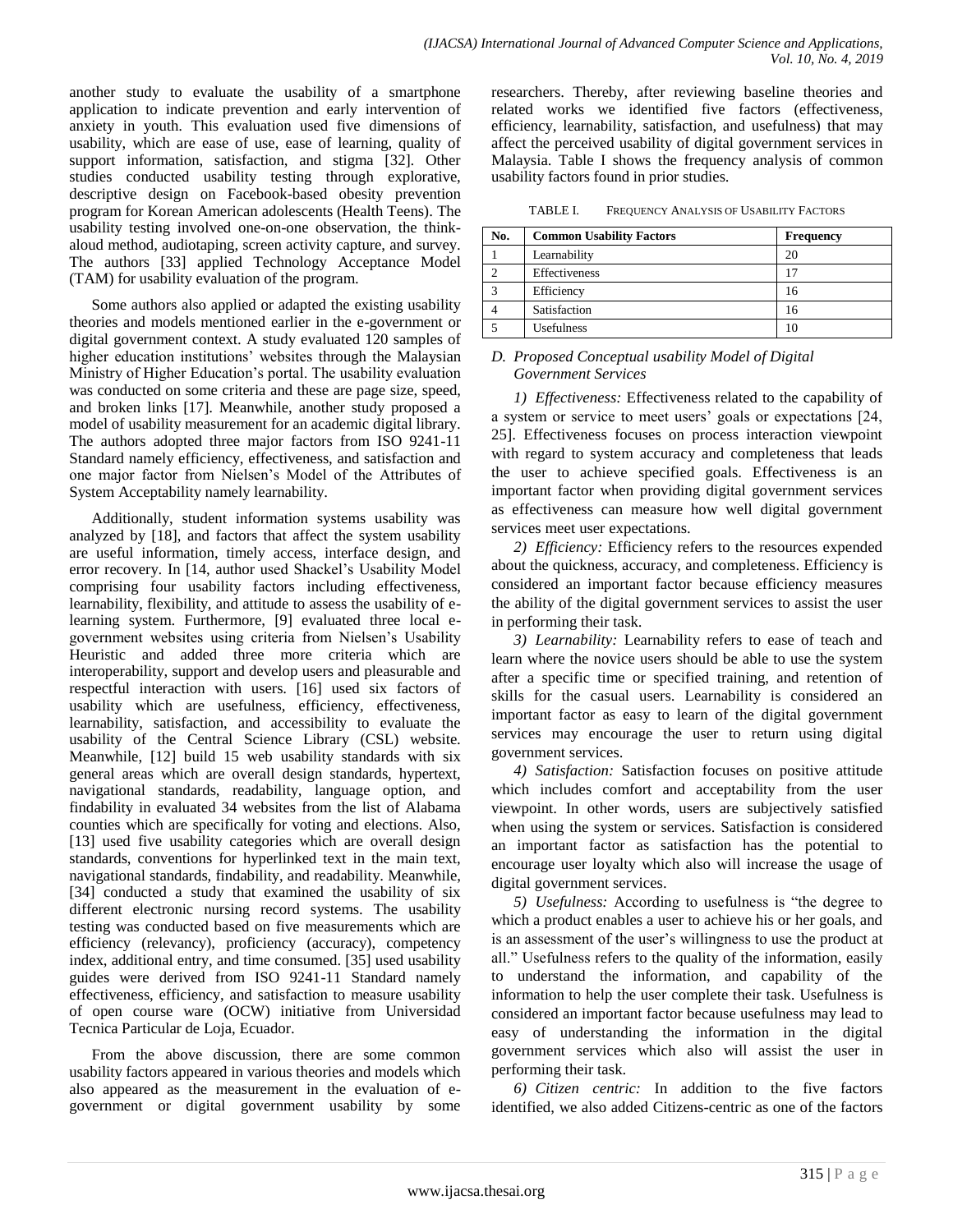to be included in the proposed usability conceptual model of digital government in Malaysia environment. The digital government services have transformed from governmentcentric approach to citizen-centric approach which widely applied in many countries such as United States of America, Canada, England, Australia, Italy, South Korea, and Singapore [36]. Furthermore, [37] stated that citizen-centric evaluation is necessary to improve the usability of digital government services where the government needs to reflect the feedback or opinion from the citizens in redesign or re-engineering of digital government services. In regard to Malaysia context, [38] have proposed citizen empowerment as one of the success factor in digital government implementation. Hence, the citizen-centric approach is essential in the development of sustainable digital government to improve the service delivery. The importance of a citizen-centric approach in digital government services are as follows [39, 40]:

- To deliver services that meet citizens needs, who are the primary user.
- To focus on design and development of effective digital government services to meet the citizens needs.
- To diversify channels to provide a choice and convenience for citizens to access government services.
- To take into account the provisioning of government information to meet the needs of different levels of stakeholders.
- To encourage citizens's e-participation and response.

Based on previous studies related to usability in related domain, many researcher have highlighted the importance of usability features and factors from common usability literature and guidelines. This study found that there is a significant need to consider citizen-centric factor in the proposed usability model.

Fig. 2 shows our proposed usability conceptual model of digital government services. In addition, we proposed six hypotheses for the proposed usability conceptual model of digital government in Malaysia environment.



Fig. 2. The Proposed usability Conceptual Model of Digital Government Services in Malaysia.

H1: Effectiveness will have a positive influence on perceived usability of digital government in Malaysia environment.

H2: Efficiency will have a positive influence on perceived usability of digital government in Malaysia environment.

H3: Learnability will have a positive influence on perceived usability of digital government in Malaysia environment.

H4: Satisfaction will have a positive influence on perceived usability of digital government in Malaysia environment.

H5: Usefulness will have a positive influence on perceived usability of digital government in Malaysia environment.

H6: Citizen Centric will have a positive influence on perceived usability of digital government in Malaysia environment.

#### III. METHODOLOGY

We first conducted a preliminary interview with Deputy Director, Digital Government Division, Malaysian Administrative Modernization & Management Planning Unit (MAMPU) to investigate about the current state of the digital government and to identify how important to have a research on usability of the Malaysian digital government services. We then acknowledged that there is a need to conduct a study related to the usability of digital government services in Malaysia. Therefore, we continued the research by readings on various academic journals using Science Direct, Web of Science, IEEE Xplorer Library, Google Scholar, and Google. We then applied a deductive approach based on quantitative research design. Deductive approach is concerned with the reconstruction of existing theory to create a new one [41]. The deductive approach involved exploring a known theory or phenomenon and tests if the theory is valid in a given circumstance. There are some stages in deductive approach, which are theory review, deducing hypothesis from theory and formulating hypothesis, testing the hypothesis using relevant method, and examining the outcome of the test to confirm or reject the hypothesis [42].

# *A. Case Selection*

Our research focused on digital government services provided through MyGovernment Portal (www.malaysia. gov.my) such as tax and compound payment, business registration, membership registration and renewal, and application of scholarship in Malaysia. We selected MyGovernment because of this portal acts as a single gateway of Malaysian digital government for information, transaction, and communication with the government.

# *B. Research Instrument Design*

Instrument development for survey data collection of this research was based on Google Forms. The instrument design was based on factors shown in Fig. 2 which consists of six independent variables namely Effectiveness (ET), Efficiency (EC), Learnability (L), Satisfaction (S), Usefulness (U), and Citizen Centric (CC), and a dependent variable, namely,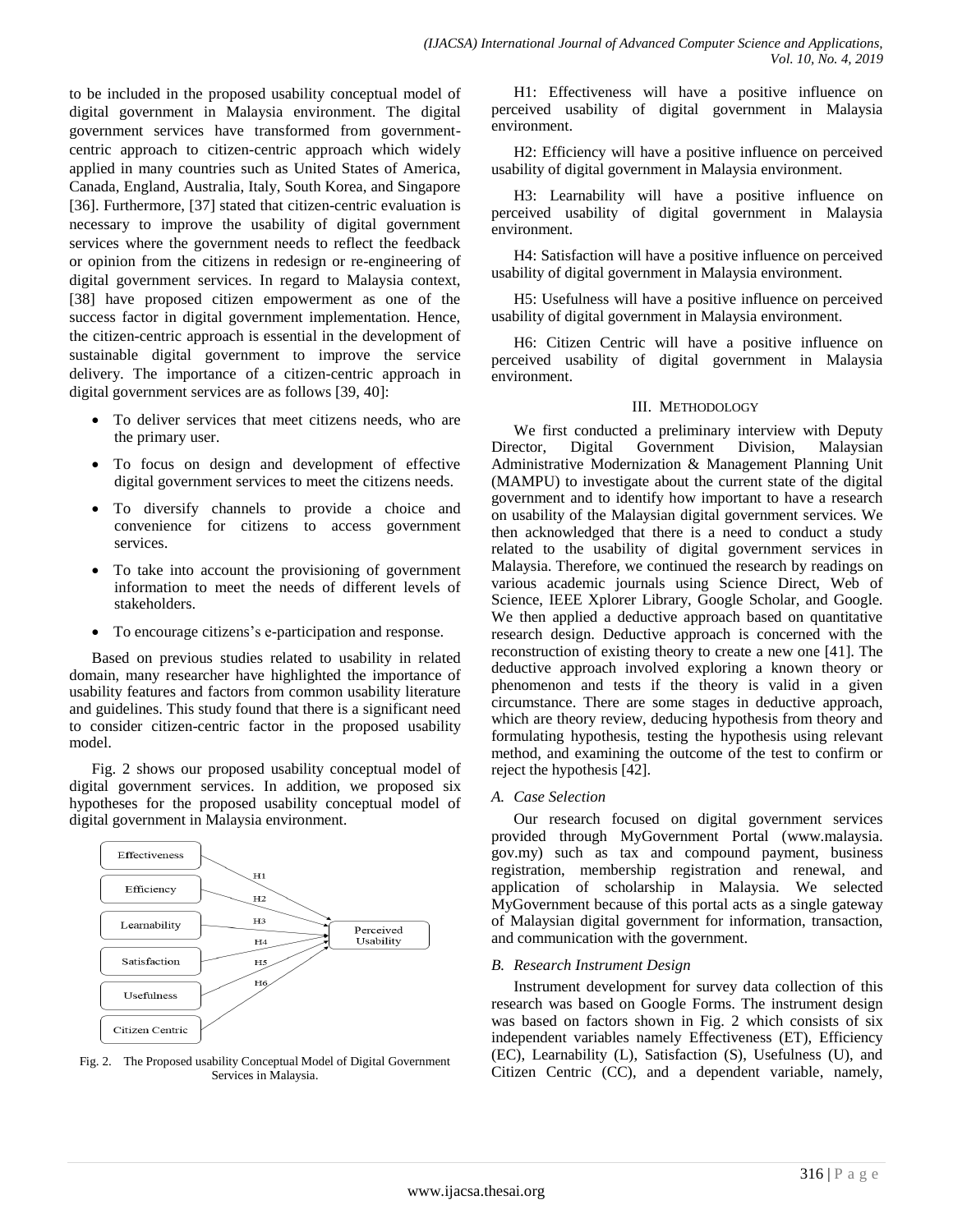Perceived Usability (PU). The items used in the instrument were designed and adopted from previous digital government studies.

In prior, three experts were involved to review the content of the survey and the analysis was performed using content validity index (CVI). The initial survey instrument consists of two sections with a total of 39 items or questions. Section A collects Demographic Information, consists of eight items using Scale and Category. Meanwhile, Section B represents Usability measures comprises 31 questions and were reviewed in prior by three experts to evaluate the relevancy and reliability of the items by using CVI approach. The expert review analysis applied rating that advocated by [43], which are scaled as Not Relevant (1), Somewhat Relevant (2), Quite Relevant (3), and Highly Relevant (4). A 4-point scale is suggested to avoid having a neutral and ambivalent midpoint [44]. As a result, all items in this study have achieved the CVI of 3 or 4 by the experts and met the CVI criteria as suggested by [45] and [46]. Mean of Item CVI is 0.89 and it is the same value for Mean of Expert Proportion. Subsequently, the actual survey instrument was also improvised based on the comments and suggestions from the experts with a total of 37 items or questions. The actual survey has been revised and improved containing 37 questionnaire items. In particular, Section A consists of 8 items, and Section B consists of 29 questions (see Appendix A for detail).

## *C. Data Collection and Analysis*

This research applied a non-probability sampling namely purposive sampling. Citizens of Malaysia are the target population engaging individual perspective on perceived usability of the Malaysian digital government. Descriptive analysis was adopted in analyzing the quantitative data in the survey. Descriptive analysis answering questions are about who, what, where, when, and to what extent. Descriptive analysis helps to view data in correct context, identify relevant information in the data, assess the quality of the data, and recognize the assumptions, limitations, and generalizability of the findings [47].

We applied PLS-SEM as a statistical tool that supports multivariate analysis and able to simultaneously analyse multiple variables. By following the guidelines by [48], we chose PLS-SEM for four reasons: Firstly, development, exploration, and testing of usability conceptual model of digital government in Malaysia environment which consists of six exogenous constructs which are Effectiveness, Efficiency, Learnability, Satisfaction, Usefulness, and Citizen Centric, and one endogenous construct which is Perceived Usability. Secondly, no identification issues with small sample sizes where the minimum size is 30. Generally, this technique can achieve high levels of statistical power with small sample size. Thirdly, this technique is highly robust as long as the missing value is below a reasonable level. The missing value is impossible because all items and questions in the online survey are set as mandatory. Fourthly, this technique can easily incorporate reflective and formative measurement model to assess the relationship between constructs and their indicators.

#### IV. RESULTS AND DISCUSSION

## *A. Demographic Analysis*

Demographic profile for this research consists of eight variables and these are gender, age, educational level, field of study, Internet experience, Internet usage per day, digital government experience, and digital government usage. From the survey, 22 (33.8%) of the respondents are male, and 43 (66.2%) respondents are female. The big percentage of respondents' age ranges between 31 to 40 years old which is a total of 52 (80.0%) respondents. In addition, 31 (47.7%) respondents have Bachelor Degree as a highest academic level, while 20 (30.8%) respondents are Master Degree holder. 46 (70.8%) respondents are from IT field, and seven (10.8%) respondents are from the business field. The survey also shows that 60 (92.3%) respondents have experience of using the Internet for more than five years and spending more than three hours using Internet per day. Furthermore, 41 (63.1%) respondents have experience of using digital government for more than five years, and 31 (47.7%) respondents are using digital government daily or almost daily.

PLS-SEM involves two stages of assessment which are the assessment of the measurement model and assessment of structural model. Following sections of this paper describes these two stages in details.

# *B. Measurment Model*

Measurement model describes the relationship between constructs and their corresponding indicator variables. The measurement model of this has six exogenous constructs which are Effectiveness (ET), Efficiency (EC), Learnability (L), Satisfaction (S), Usefulness (U), and Citizen Centric (CC) and one endogenous construct which is Perceived Usability (PU). Each of the variables is measured by multiple indicators using Likert Scale from 1 to 5 (Strongly Disagree to Strongly Agree). In particular, the type of this measurement model is reflective which all the indicators are caused by the same construct [48]. Assessment of reflective measurement model includes composite reliability to evaluate internal consistency, individual indicators reliability and average variance extracted (AVE) to evaluate convergent validity, and Fornell-Larcker criterion and cross loadings to assess discriminant validity.

Internal consistency reliability refers to composite reliability values in which higher value indicates higher level of reliability. All constructs in the measurement model have composite reliability value higher than 0.708 with the highest is Usefulness (0.963). Furthermore, the individual indicators reliability is examined through outer loadings relevance testing. A higher value of outer loadings indicates that the construct has much in common [49]. From the PLS calculation, outer loadings value for all indicators are higher than 0.708 except for B-S3 (0.689) and B-PU1 (0.705).

AVE is used to measure convergent validity on the construct level. AVE value of 0.50 or higher indicates that, on averages, the construct explains more than half of the variance of its indicators. Meanwhile, AVE value below 0.40 indicates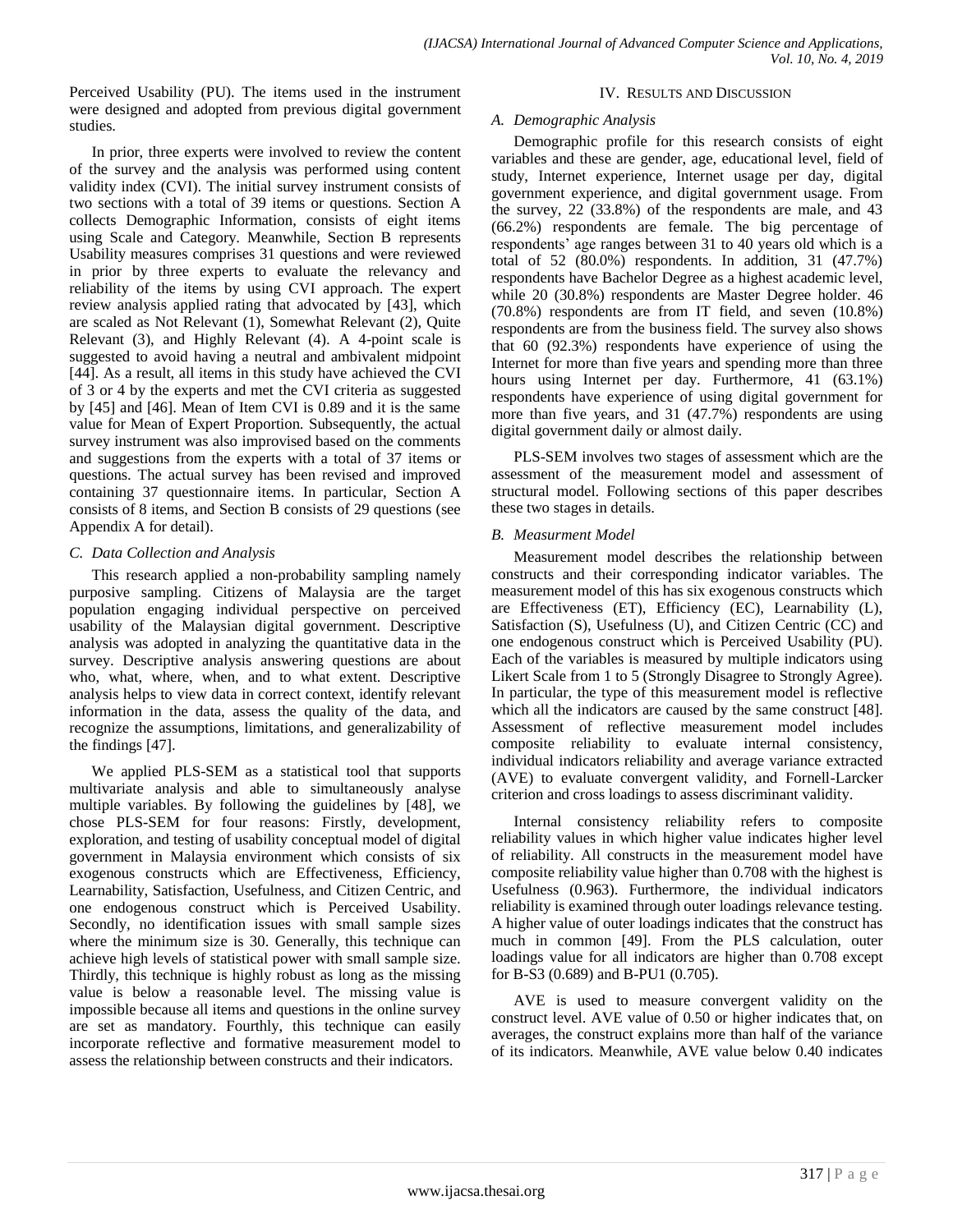that, on average, more error remains in the items than the variance explained by the construct [48]. From the result, all constructs have AVE value higher than 0.50 with the highest is Usefulness (0.839). Fornell-Larcker criterion and crossloadings check are used to measure discriminant validity. For Fornell-Larcker criterion, the square root of the AVE of each of the construct should be higher than its correlation with any other construct.

Our results show that all model evaluation criteria have been met except for Efficiency → Perceived Usability, and Satisfaction→ Perceived Usability based on Fornell-Larcker criterion. Furthermore, cross-loadings results show that an item's loadings on its own construct in all cases are higher than all of its cross loadings with other constructs. Thus, the discriminant validity between all the constructs is based on the cross loadings criterion (see Appendix A for detail). Besides that, outer loadings of B-S3 and B-PU1 are lower than the suggested value. However, the Efficiency and Satisfaction constructs, and the B-S3 and B-PU1 indicators are still retained because the respective composite reliability and AVE are higher than suggested value.

Table II shows the summary of measurement model results.

| Latent<br><b>Variable</b> | Indicator         | <b>Convergent Validity</b> |                                                   |                | <b>Discriminant</b><br><b>Internal Consistency</b><br><b>Validity</b> |                                            |                    |
|---------------------------|-------------------|----------------------------|---------------------------------------------------|----------------|-----------------------------------------------------------------------|--------------------------------------------|--------------------|
|                           |                   | Loadings<br>(>0.708)       | <b>Indicator</b><br><b>Reliability</b><br>(>0.50) | AVE<br>(>0.50) | <b>Composite</b><br><b>Reliability</b><br>(>0.708)                    | <b>Fornell-Larcker</b><br><b>Criterion</b> | Cross-<br>Loadings |
| ET                        | $B-ET1$           | 0.853                      | 0.728                                             |                |                                                                       | Yes                                        | Yes                |
|                           | $B-ET2$           | 0.916                      | 0.839                                             | 0.755          | 0.902                                                                 |                                            | Yes                |
|                           | B-ET3             | 0.836                      | 0.699                                             |                |                                                                       |                                            | Yes                |
|                           | B-EC1             | 0.831                      | 0.691                                             |                |                                                                       |                                            | Yes                |
| $\rm EC$                  | $B-EC2$           | 0.742                      | 0.551                                             | 0.659          | 0.885                                                                 | No                                         | Yes                |
|                           | B-EC3             | 0.829                      | 0.687                                             |                |                                                                       |                                            | Yes                |
|                           | B-EC4             | 0.840                      | 0.706                                             |                |                                                                       |                                            | Yes                |
|                           | $B-L1$            | 0.839                      | 0.704                                             |                |                                                                       |                                            | Yes                |
|                           | $B-L2$            | 0.801                      | 0.642                                             |                |                                                                       |                                            | Yes                |
|                           | $B-L3$            | 0.917                      | 0.841                                             |                | 0.952                                                                 | Yes                                        | Yes                |
| L                         | $B-L4$            | 0.863                      | 0.745                                             | 0.770          |                                                                       |                                            | Yes                |
|                           | $B-L5$            | 0.902                      | 0.814                                             |                |                                                                       |                                            | Yes                |
|                           | $B-L6$            | 0.934                      | 0.872                                             |                |                                                                       |                                            | Yes                |
|                           | $B-S1$            | 0.875                      | 0.766                                             |                | 0.896                                                                 | No                                         | Yes                |
|                           | $B-S2$            | 0.845                      | 0.714                                             |                |                                                                       |                                            | Yes                |
| S                         | $B-S3$            | 0.689                      | 0.475                                             | 0.686          |                                                                       |                                            | Yes                |
|                           | $B-S4$            | 0.887                      | 0.787                                             |                |                                                                       |                                            | Yes                |
|                           | $B-U1$            | 0.898                      | 0.806                                             |                | 0.963                                                                 | Yes                                        | Yes                |
|                           | $B-U2$            | 0.933                      | 0.870                                             |                |                                                                       |                                            | Yes                |
| U                         | $B-U3$            | 0.893                      | 0.797                                             | 0.839          |                                                                       |                                            | Yes                |
|                           | $B-U4$            | 0.917                      | 0.841                                             |                |                                                                       |                                            | Yes                |
|                           | $B-U5$            | 0.938                      | 0.880                                             |                |                                                                       |                                            | Yes                |
|                           | B-CC1             | 0.853                      | 0.728                                             |                | 0.891                                                                 | Yes                                        | Yes                |
| $\rm CC$                  | B-CC <sub>2</sub> | 0.887                      | 0.787                                             | 0.733          |                                                                       |                                            | Yes                |
|                           | B-CC3             | 0.826                      | 0.682                                             |                |                                                                       |                                            | Yes                |
|                           | $B-PU1$           | 0.705                      | 0.497                                             |                |                                                                       | Yes                                        | Yes                |
|                           | B-PU <sub>2</sub> | 0.884                      | 0.781                                             |                |                                                                       |                                            | Yes                |
| PU                        | B-PU3             | 0.850                      | 0.723                                             | 0.667          | 0.888                                                                 |                                            | Yes                |
|                           | B-PU4             | 0.817                      | 0.817                                             |                |                                                                       |                                            | Yes                |

TABLE II. SUMMARY OF MEASUREMENT MODEL RESULTS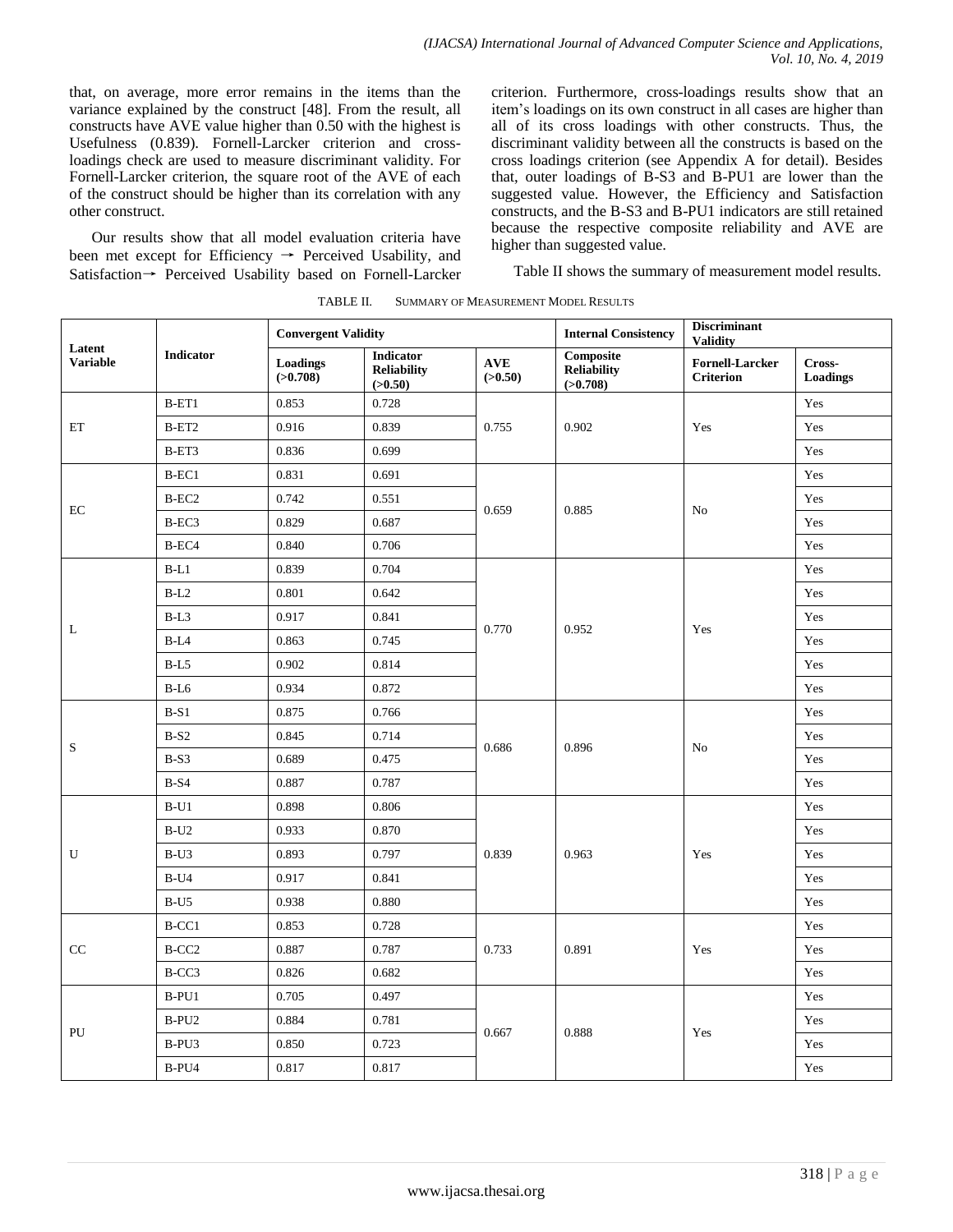## *C. Structural Model*

Structural model assessment involves examining the model's predictive capabilities and the relationship between the constructs. We followed rules of thumb for structural model evaluation recommended by [48]. We first assessed structural model for collinearity issues. We then examined the significance of path coefficients to understand the relevance of the structural model relationships followed by measuring  $\mathbb{R}^2$  to see predictability of the overall model. In addition, we also assessed the effect size f<sup>2</sup> which allows examining an exogenous construct's contribution to an endogenous latent variable's R² value. Finally, we measured predictive relevance (q²) of the endogenous construct.

Our collinearity assessment is measured based on VIF (variance inflation factor) value where the value should be between 0.20 and 5.00. Table III shows the VIF value for all six constructs. Five of the constructs are between the suggested value, while Efficiency is 5.148 which is higher than 5.00. Hence, the Efficiency is eliminated for the next assessment.

Path coefficients represent the hypothesized relationships among the constructs. The bootstrapping is used to assess the significance of path coefficients where the bootstrap samples are 5,000 [49]. In addition, the critical value (t) applied for this research is 1.96, p<0.05 (significance level=5%). Our results show that Effectiveness, Satisfaction, and Citizen Centric are significant whereby Learnability and Usefulness are not significant ( $p > 0.05$ ). Table IV shows the significance testing results of the structural model path coefficients.

Furthermore, the R<sup>2</sup> value is 0.828 which is higher than  $0.75$  that indicates as substantial. The  $f<sup>2</sup>$  effect size of Citizen Centric is higher (Effectiveness: 0.142, Satisfaction: 0.323, Citizen Centric: 0.376) than the recommended threshold 0.35 which indicates that the exogenous construct has a large effect on the endogenous construct namely Perceived Usability. The q² effect size is 0.912 which is higher than 0.35 that indicates the exogenous constructs have a large predictive relevance for the endogenous construct (Perceived Usability).

| <b>Constructs</b>    | VIF   |
|----------------------|-------|
| Effectiveness (ET)   | 2.866 |
| Efficiency (EC)      | 5.148 |
| Learnability (L)     | 3.192 |
| Satisfaction (S)     | 2.984 |
| Usefulness $(U)$     | 2.179 |
| Citizen Centric (CC) | 2.761 |

TABLE III. PATH RESULT OF STRUCTURAL MODEL

TABLE IV. PATH RESULT OF STRUCTURAL MODEL

| Paths                  | Path<br><b>Coefficients</b> | <b>Values</b> | p<br>Values | 97.5%<br>Confidence<br><b>Intervals</b> | <b>Significance</b><br>Level<br>(p<0.05) |
|------------------------|-----------------------------|---------------|-------------|-----------------------------------------|------------------------------------------|
| $ET \rightarrow$<br>PU | 0.193                       | 2.183         | 0.029       | 0.375                                   | S                                        |
| $L \rightarrow PU$     | 0.136                       | 1.573         | 0.116       | 0.308                                   | NS                                       |
| $S \rightarrow PU$     | 0.337                       | 3.442         | 0.001       | 0.530                                   | S                                        |
| $U \rightarrow PU$     | 0.028                       | 0.362         | 0.718       | 0.167                                   | NS                                       |
| $CC \rightarrow$<br>PU | 0.348                       | 3.874         | 0.000       | 0.514                                   | S                                        |

## V. CONCLUSIONS, LIMITATIONS AND FUTURE RESEARCH

Digital government was introduced in Malaysia in 2015 with dynamic service delivery where government online information services are generating opportunities and innovations through citizens' participation. Perceived usability should be emphasized to ensure the success of digital government development and meet the citizens' needs and expectations. The essential contribution of this research is the integration of existing key elements of usability theories and models, and digital government services to propose usability conceptual model of digital government in Malaysia environment. The second contribution is the validation of usability conceptual model of digital government in Malaysia environment. This research has validated that three of the six factors which are Effectiveness, Satisfaction, and Citizen Centric are relevant and significant on the perceived usability of digital government in Malaysia. Meanwhile, Efficiency is eliminated during the assessment to treat collinearity problems, and Learnability and Usefulness are indicated as not significant. Development of this conceptual model is started by conducting the literature review and preliminary study. Then, expert review was conducted for the content validity of the survey instrument. Subsequently, data collection through was conducted through an online survey among citizens as target respondents. Finally, the conceptual model was evaluated and validated using PLS-SEM technique. The conceptual model has three factors that are significant on the perceived usability of digital government in Malaysia environment. The model could become guidance for the Malaysian government to revise and develop a strategy for the sustainable digital government to improve public sector service delivery system and align towards the high-income nation. Although the model is developed in the Malaysian government context, the model may be useful also for industries who involves in the development of digital services.

However, there are some limitations to this research. Firstly, survey instrument design of this research only involved content validation through expert review. Secondly, the data collection process which was conducted in one time due to time and cost constraints. The more accurate data will be collected if data collection is conducted more than one time. Another limitation of this research is regarding the purposive sampling method as the survey questionnaire cannot be spread widely and in a longer time to get more variety of respondents' background. Finally, this research is conducted on citizens perspective on perceived usability of digital government in Malaysia environment which more on non-functionality of system usability. Therefore, this model does not cover much on the functionality of system usability such as interoperability, accessibility, navigational, error prevention/recovery, and speed.

The conceptual model was designed based on usability factors which considered as comprehensive as possible. There are other potential factors that may have significant positive influence to perceived usability of digital government. This research is based on citizens' perspective of digital government<br>services provided through MyGovernment Portal services provided through MyGovernment Portal (www.malaysia.gov.my). Therefore, it is advisable to conduct future works on other digital government services which may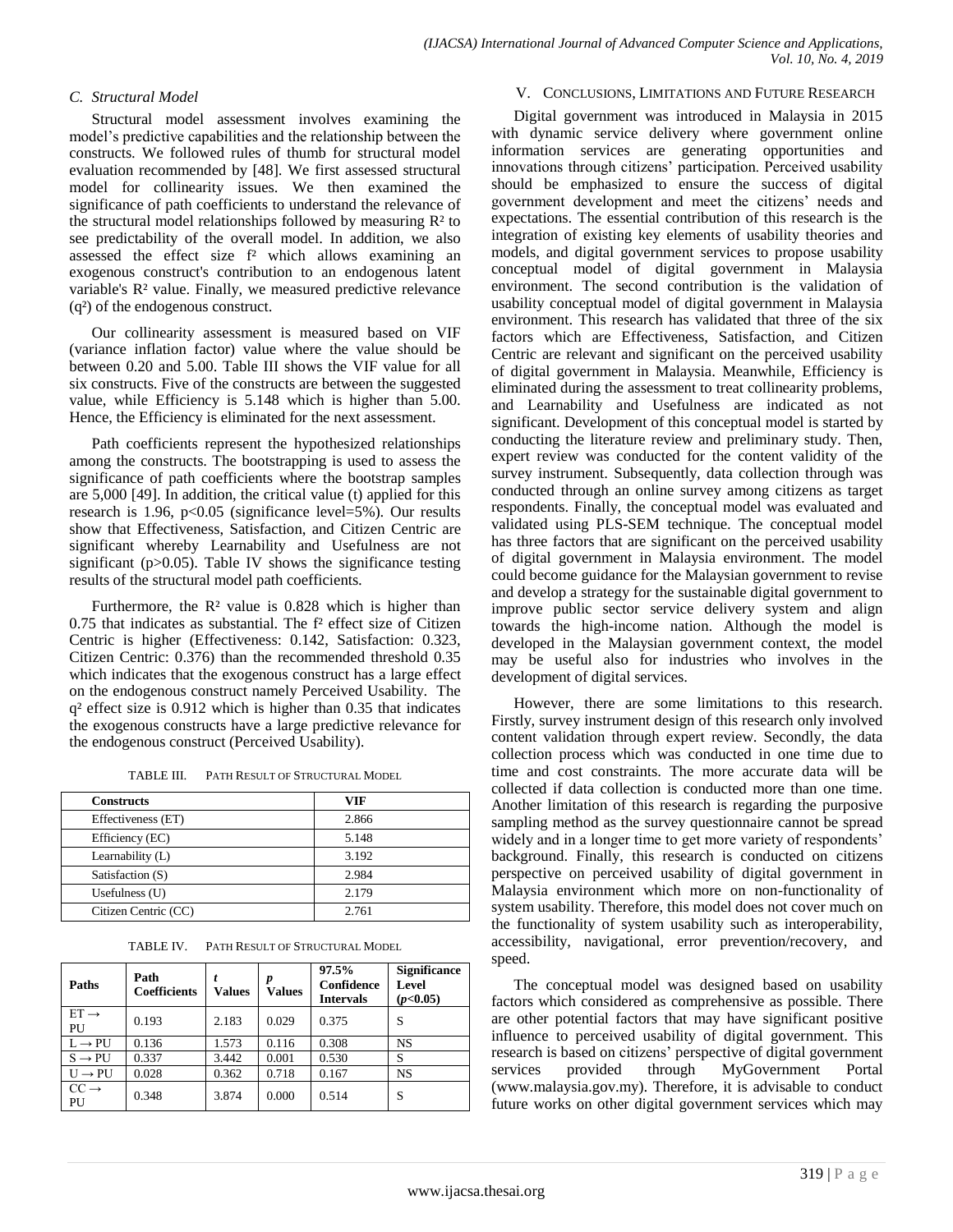involve online payment, mobile application, or life event approach.

#### ACKNOWLEDGMENT

We would like to thank Universiti Teknologi Malaysia, Malaysia Administrative Modernisation and Management and Ministry of Education Malaysia under the Vote 17H73.

#### **REFERENCES**

- [1] R. H. Walker, M. Craig-Lees, R. Hecker, and H. Francis, "Technologyenabled service delivery: An investigation of reasons affecting customer adoption and rejection," Int. J. Serv. Ind. Manag., 2002.
- [2] P. Pitchay Muthu Chelliah, R. Thurasamy, A. I. Alzahrani, O. Alfarraj, and N. Alalwan, "E-Government service delivery by a local government agency: The case of E-Licensing," Telemat. Informatics, 2016.
- [3] C. G. Reddick, Public Administration and Information Technology. Burlington, MA: Jones & Bartlett Learning, 2012.
- [4] United Nations, "United Nations e-government survey 2014," 2014.
- [5] MAMPU, "Malaysian Administrative Modernisation and Management Planning Unit: Dialog transformasi bersama MAMPU: Arah tuju ICT menjelang 2020.," 2015.
- [6] M. Carraasco and P. Goss, "Digital Government: Turning the Rhetoric into Reality," 2014.
- [7] N. E. Youngblood and J. MacKiewicz, "A usability analysis of municipal government website home pages in Alabama," Gov. Inf. Q., 2012.
- [8] T. Clemmensen and D. Katre, "Adapting e-gov Usability Evaluation to Cultural Contexts," in Usablity in Government Systems User Experience Design for Citizens and Public Servants, 2012.
- [9] Z. Huang and M. Benyoucef, "Usability and credibility of e-government websites," Gov. Inf. Q., 2014.
- [10] T. S. H. Teo, S. C. Srivastava, and L. Jiang, "Trust and Electronic Government Success: An Empirical Study," J. Manag. Inf. Syst., vol. 25, no. 3, pp. 99–132, Dec. 2008.
- [11] N. Condori-Fernández, J. I. Panach, A. I. Baars, T. Vos, and Ó. Pastor, "An empirical approach for evaluating the usability of model-driven tools," in Science of Computer Programming, 2013.
- [12] B. A. King and N. E. Youngblood, "E-government in Alabama: An analysis of county voting and election website content, usability, accessibility, and mobile readiness," Gov. Inf. Q., 2016.
- [13] R. A. Galvez and N. E. Youngblood, "e-Government in Rhode Island: what effects do templates have on usability, accessibility, and mobile readiness?," Univers. Access Inf. Soc., 2016.
- [14] M. H. Thowfeek and M. N. A. Salam, "Students' Assessment on the Usability of E-leaming Websites," Procedia - Soc. Behav. Sci., 2014.
- [15] S. Joo and J. Y. Lee, "Measuring the usability of academic digital libraries: Instrument development and validation," Electron. Libr., 2011.
- [16] A. Pant, "Usability evaluation of an academic library website Experience with the Central Science Library, University of Delhi," Electron. Libr., 2015.
- [17] M. A. Aziz, W. A. R. Wan Mohd Isa, and N. Nordin, "Assessing the accessibility and usability of Malaysia higher education website," in Proceedings - 2010 International Conference on User Science and Engineering, i-USEr 2010, 2010.
- [18] M. R. Nordaliela, H. Suriani, and E. L. Nathaniel, "Usability Analysis of Students Information System in a Public University," J. Emerg. Trends Eng. Appl. Sci., vol. 4, no. 6, pp. 806–810, 2013.
- [19] Y. Kim and J. Zhang, "Digital government and wicked problems," Gov. Inf. Q., vol. 33, no. 4, pp. 769–776, 2016.
- [20] M. Ku, J. R. Gil-Garcia, and J. Zhang, "The emergence and evolution of cross-boundary research collaborations: An explanatory study of social dynamics in a digital government working group," Gov. Inf. Q., 2016.
- [21] J. B. Berger, M. Hertzum, and T. Schreiber, "Does local government staff perceive digital communication with citizens as improved service?," Gov. Inf. Q., 2016.
- [22] EPU, "Economic Planning Unit: Eleventh Malaysia Plan," 2015.
- [23] B. Shackel, "Usability Context, framework, definition, design and evaluation," Interact. Comput., 2009.
- [24] N. Bevan, J. Carter, and S. Harker, "ISO 9241-11 revised: What have we learnt about usability since 1998?," in International Conference on Human-Computer Interaction, 2015, pp. 143–151.
- [25] ISO/IEC, "ISO/IEC 25010:2011 (en) Systems and software engineering - Systems and software Quality Requirements and Evaluation (SQuaRE) - System and software quality models," 2011.
- [26] J. Nielsen, Usability Engineering. 1993.
- [27] J Nielsen, Enhancing the Explanatory Power of Usability Heuristics, Proc. ACM CHI'94 Conf. (Boston, MA, April 24-28), 1994, 152-158.
- [28] W. Quesenbery, "The five dimensions of usability," in Content and Complexity: Information Design in Technical Communication, 2014.
- [29] J. Rubin and D. Chisnell, Handbook of Usability Testing: How to Plan, Design, and Conduct Effective Tests 2nd Ed. 2008.
- [30] W. Brown, P. Y. Yen, M. Rojas, and R. Schnall, "Assessment of the Health IT Usability Evaluation Model (Health-ITUEM) for evaluating mobile health (mHealth) technology," J. Biomed. Inform., 2013.
- [31] E. Lacka and A. Chong, "Usability perspective on social media sites' adoption in the B2B context," Ind. Mark. Manag., 2016.
- [32] R. D. Stoll, A. A. Pina, K. Gary, and A. Amresh, "Usability of a Smartphone Application to Support the Prevention and Early Intervention of Anxiety in Youth," Cogn. Behav. Pract., 2017.
- [33] B. K. Park, E. S. Nahm, V. E. Rogers, M. Choi, E. Friedmann, M. Wilson, and G. Koru, "A Facebook-Based Obesity Prevention Program for Korean American Adolescents: Usability Evaluation," J. Pediatr. Heal. Care, 2017.
- [34] I. Cho, E. Kim, W. H. Choi, and N. Staggers, "Comparing usability testing outcomes and functions of six electronic nursing record systems," Int. J. Med. Inform., 2016.
- [35] G. Rodríguez, J. Pérez, S. Cueva, and R. Torres, "A framework for improving web accessibility and usability of Open Course Ware sites," Comput. Educ., 2017.
- [36] K. Sorn-in, K. Tuamsuk, and W. Chaopanon, "Factors affecting the development of e-government using a citizen-centric approach," J. Sci. Technol. Policy Manag., vol. 6, no. 3, pp. 206–222, 2015.
- [37] D. Nariman, "Evaluating user expectancy and satisfaction of egovernment portals," in Proceedings of the International Conference on Complex, Intelligent and Software Intensive Systems, CISIS 2011.
- [38] M Hasan, N Maarop, R.Y. Naswir, G.N. Samy, P Magalingam, S Yaácob, and S.M. Daud, "A Proposed conceptual success model of citizen-centric digital government in Malaysia", Journal of Fundamental and Applied Science, vol. 10, no 2S, 2018
- [39] G. N. Gupta, "Citizen-centric Approach for e-Governance," Comput. Soc. India, 2007.
- [40] Y.-C. Chen, "Citizen-Centric E-Government Services: Understanding Integrated Citizens Service Information Systems," Soc. Sci. Comput. Rev., vol. 28, no. 4, pp. 427–442, Nov. 2010.
- [41] P. Khaikleng, S. Wongwanich, and S. Sujiva, "Development of a Program Theory for Evaluating the Success of Education Reform Policy Implementation in Schools by Using Inductive and Deductive Approaches," Procedia - Soc. Behav. Sci., 2014.
- [42] J. Dudovskiy, "Deductive Approach (Deductive Reasoning) Research-Methodology," Research Methodology. 2018.
- [43] L. L. Davis, "Instrument review: Getting the most from a panel of experts," Appl. Nurs. Res., 1992.
- [44] M. R. Lynn, "Determination and Quantification Of Content Validity," Nurs. Res., vol. 35, no. 6, p. 382-386, Nov. 1986.
- [45] C. T. Beck and R. K. Gable, "Ensuring content validity: an illustration of the process.," J. Nurs. Meas., 2001.
- [46] J. S. Grant and L. L. Davis, "Selection and use of content experts for instrument development," Res. Nurs. Health, 1997.
- [47] S. Loeb, S. Dynarski, D. McFarland, P. Morris, S. Reardon, and S. Reber, "Descriptive Analysis in Education: A Guide for Researchers," 2017.
- [48] J. F. Hair, G. T. M. Hult, C. Ringle, and M. Sarstedt, "A Primer on Partial Least Squares Structural Equation Modeling (PLS-SEM)," 2016.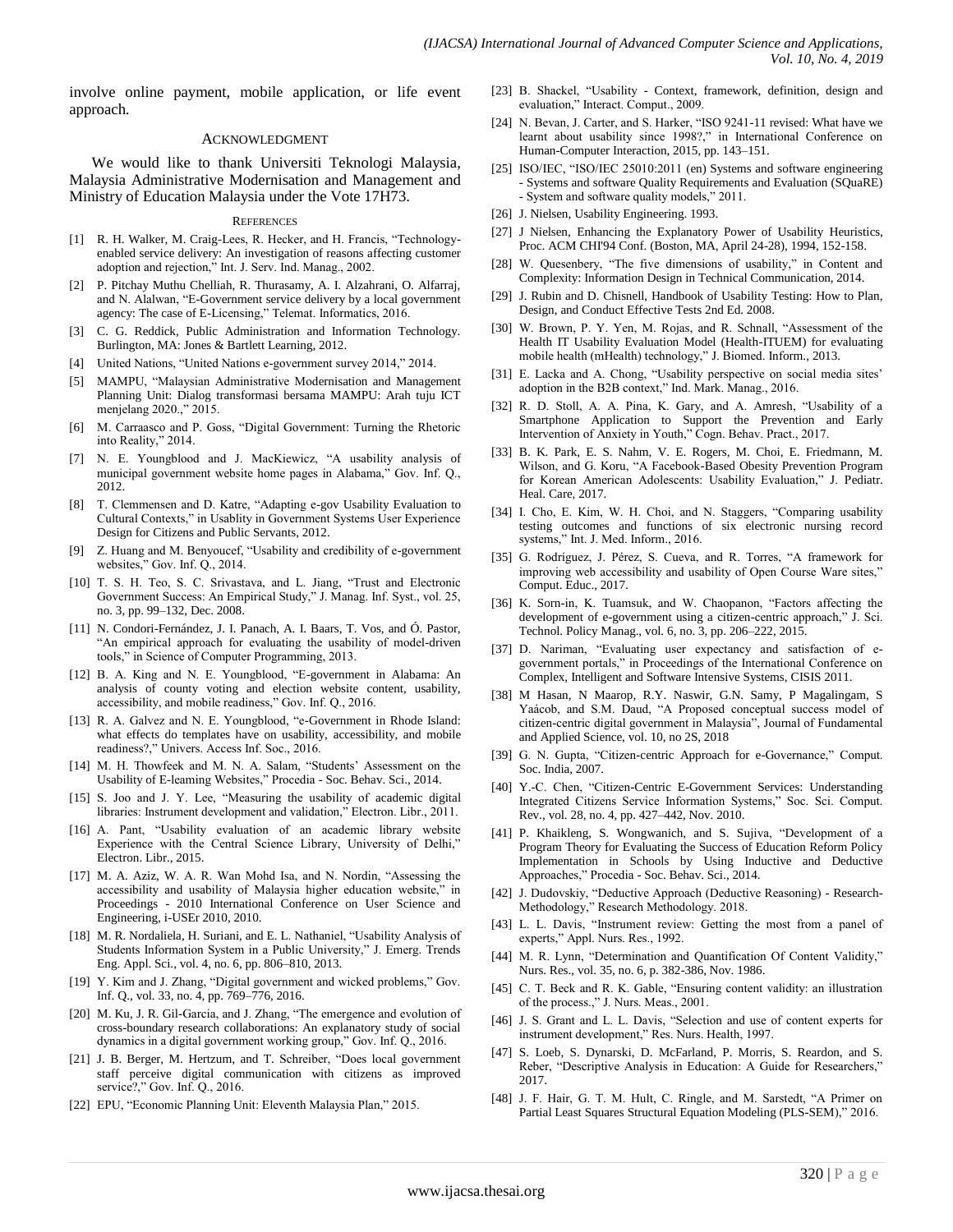- [49] J. F. Hair, C. M. Ringle, and M. Sarstedt, "PLS-SEM: Indeed a Silver Bullet," J. Mark. Theory Pract., vol. 19, no. 2, pp. 139–151, 2011.
- [50] M. Z. I. Lallmahomed, N. Lallmahomed, and G. M. Lallmahomed, "Factors influencing the adoption of e-Government services in Mauritius," Telemat. Informatics, 2017.
- [51] S. Wangpipatwong, W. Chutimaskul, and B. Papasratorn, "Factors Influencing the Adoption of Thai eGovernment Websites : Information Quality and System Quality Approach," Int. J. Comput. Internet Manag., 2005.
- [52] M. F. Caboral-Stevens, "Theory development and pilot testing of a new survey instrument on usability by older adults," 2015.
- [53] D. Stefanovic, U. Marjanovic, M. Delić, D. Culibrk, and B. Lalic, "Assessing the success of e-government systems: An employee perspective," Inf. Manag., vol. 53, no. 6, pp. 717–726, Sep. 2016.
- [54] D. Belanche, L. V. Casaló, and M. Guinalíu, "Website usability, consumer satisfaction and the intention to use a website: The moderating effect of perceived risk," J. Retail. Consum. Serv., 2012.
- [55] S. Z. Ahmad and K. Khalid, "The adoption of M-government services from the user's perspectives: Empirical evidence from the United Arab Emirates," Int. J. Inf. Manage., 2017.
- [56] E. A. Abu-Shanab, "E-government familiarity influence on Jordanians' perceptions," Telemat. Informatics, 2017.
- [57] L. van Velsen, T. van der Geest, M. ter Hedde, and W. Derks, "Requirements engineering for e-Government services: A citizen-centric approach and case study," Gov. Inf. Q., 2009.
- [58] P. Sousa, H. Fonseca, P. Gaspar, and F. Gaspar, "Usability of an Internet-based platform (Next.Step) for adolescent weight management," J. Pediatr. (Rio. J)., 2015.
- [59] R. De Oliveira, M. Cherubini, and N. Oliver, "Influence of personality on satisfaction with mobile phone services," ACM Trans. Comput. Interact., 2013.
- [60] M. Anwar, V. Esichaikul, M. Rehman, and M. Anjum, "E-government services evaluation from citizens satisfaction perspective: A case of Afghanistan," Transform. Gov. People, Process Policy, 2016.

APPENDIX A

| A. Survey Instruments                                     |                   |                                                                                                                      |                          |                 |  |  |
|-----------------------------------------------------------|-------------------|----------------------------------------------------------------------------------------------------------------------|--------------------------|-----------------|--|--|
| <b>Section A: Respondent's Profile</b>                    |                   |                                                                                                                      | <b>Source</b>            |                 |  |  |
| Gender                                                    |                   |                                                                                                                      |                          |                 |  |  |
| Age                                                       |                   |                                                                                                                      |                          |                 |  |  |
| <b>Educational Level</b>                                  |                   |                                                                                                                      |                          |                 |  |  |
| Field of Study                                            |                   |                                                                                                                      | [14][50]                 |                 |  |  |
| <b>Internet Experience</b>                                |                   |                                                                                                                      |                          |                 |  |  |
| Internet Usage per Day                                    |                   |                                                                                                                      |                          |                 |  |  |
| Digital Government Experience<br>Digital Government Usage |                   |                                                                                                                      |                          |                 |  |  |
|                                                           |                   | <b>Section B: Malaysian Digital Government Usability Measures</b>                                                    |                          |                 |  |  |
| Factor                                                    | Code              | <b>Items/Questions</b>                                                                                               |                          | <b>Source</b>   |  |  |
|                                                           | $B-ET1$           | The digital government services offer fast completion of transactions.                                               |                          |                 |  |  |
| Effectiveness                                             | $B-ET2$           | No distraction on the digital government services.                                                                   |                          | [14]            |  |  |
|                                                           | B-ET3             | No errors on the digital government services.                                                                        |                          |                 |  |  |
|                                                           | $B-EC1$           | The digital government services are easy to use by a normal user.                                                    |                          |                 |  |  |
|                                                           | $B-EC2$           | The digital government services are well designed.                                                                   |                          |                 |  |  |
| Efficiency                                                | B-EC3             | The digital government services can save citizens's time.                                                            | $[15]$ , $[16]$ , $[51]$ |                 |  |  |
|                                                           | B-EC4             | The digital government services can save citizens's expense.                                                         |                          |                 |  |  |
|                                                           | $B-L1$            | I am quickly becoming good at using the digital government services.                                                 |                          |                 |  |  |
|                                                           | $B-L2$            | I learn to use the digital government services quickly.                                                              |                          |                 |  |  |
|                                                           | $B-L3$            | I can easily remember how to use the digital government services.                                                    |                          |                 |  |  |
| Learnability                                              | B-L4              | The information on the digital government services is clear.                                                         |                          | $[32]$ , $[52]$ |  |  |
|                                                           | $B-L5$            | The information on the digital government services is easy to understand.                                            |                          |                 |  |  |
|                                                           | $B-L6$            | In general, it is easy to learn to use the digital government services.                                              |                          |                 |  |  |
|                                                           | $B-S1$            | The digital government services are high quality in term of accuracy or trustworthy.                                 | [32], [53], [54]         |                 |  |  |
| Satisfaction                                              | $B-S2$            | I am happy with the digital government services.                                                                     |                          |                 |  |  |
|                                                           | $B-S3$            | I plan to use the digital government services in the future.                                                         |                          |                 |  |  |
|                                                           | $B-S4$            | I am satisfied with the way that the digital government services have carried out transactions.                      |                          |                 |  |  |
|                                                           | $B-U1$            | The digital government services are more convenient than traditional system.                                         |                          |                 |  |  |
|                                                           | $B-U2$            | Using the digital government services enable me to accomplish the required task more quickly.                        | $[55]$ , [56]            |                 |  |  |
| Usefulness                                                | $B-U3$            | The digital government services allow me to accomplish more transactions with the government.                        |                          |                 |  |  |
|                                                           | $B-U4$            | The digital government services increase my productivity and efficiency.                                             |                          |                 |  |  |
|                                                           | $B-U5$            | In general, the digital government services are useful for me.                                                       |                          |                 |  |  |
| Citizen Centric                                           | B-CC1             | The digital government services facilitate citizens via life events approach.                                        |                          |                 |  |  |
|                                                           | B-CC <sub>2</sub> | The digital government services facilitate convenient communication channels with the government.<br>$[36]$ , $[57]$ |                          |                 |  |  |
|                                                           | B-CC3             | The digital government services accept citizens's suggestions or complaints.                                         |                          |                 |  |  |
|                                                           | B-PU1             | The digital government services are beneficial for citizens.                                                         |                          |                 |  |  |
| Perceived Usability                                       | B-PU <sub>2</sub> | I find it is easy to make digital government services do what I need.                                                | $[57]-[60]$              |                 |  |  |
|                                                           | B-PU3             | The digital government services meet my expectations.                                                                |                          |                 |  |  |
|                                                           | B-PU4             | The digital government services match or fulfil my needs.                                                            |                          |                 |  |  |

#### www.ijacsa.thesai.org